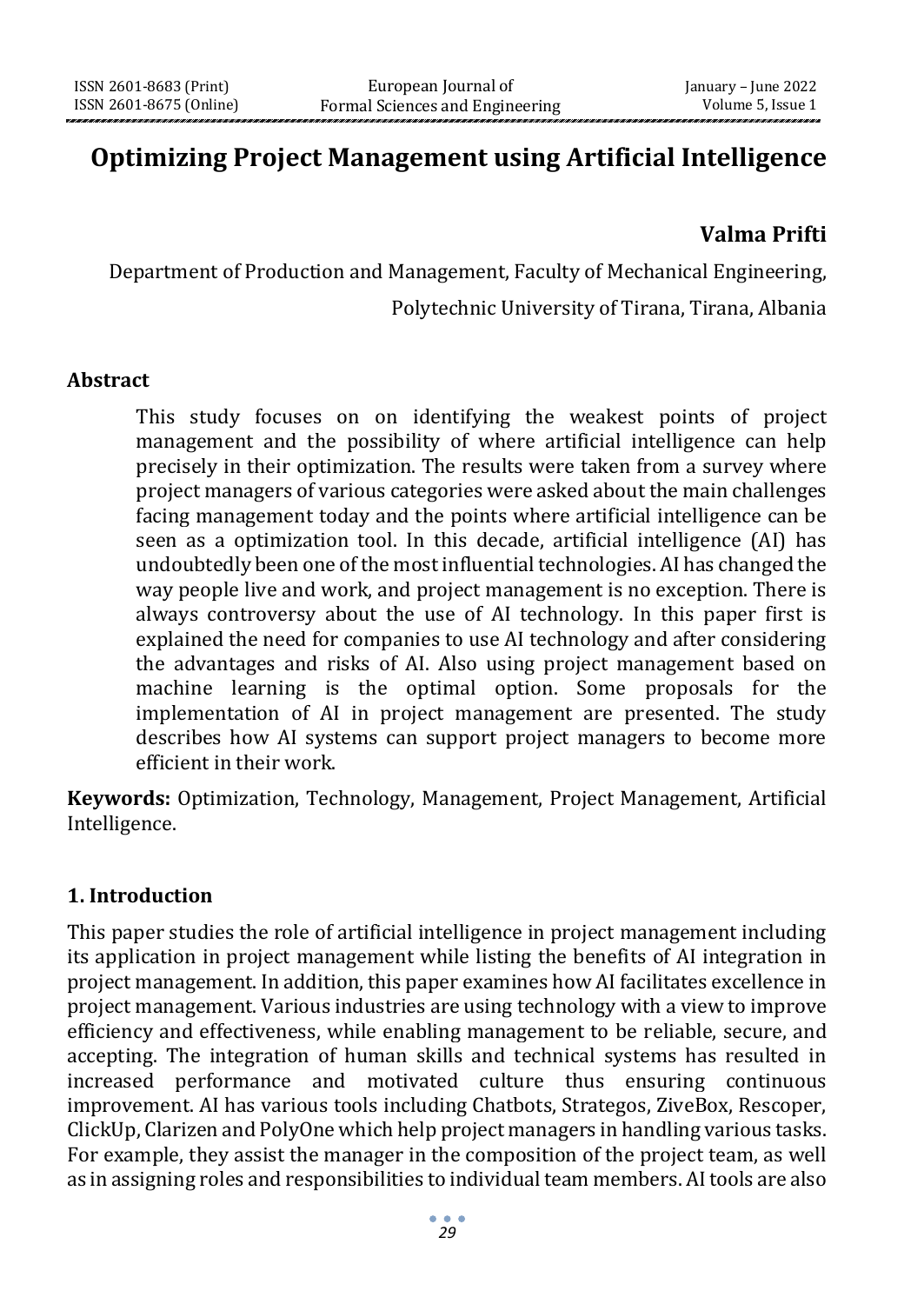| ISSN 2601-8683 (Print)  | European Journal of             | January – June 2022 |
|-------------------------|---------------------------------|---------------------|
| ISSN 2601-8675 (Online) | Formal Sciences and Engineering | Volume 5, Issue 1   |

useful to ensure that project managers manage effectively and adhere to deadlines. There are many benefits that project managers get from using artificial intelligence. First, AI provides support for project managers. This is because it eases the burden and pressure of project management through the application of machinery. AI is also useful in providing project managers with the accuracy of results as the tasks performed using AI have no errors. Furthermore, the use of AI helps project managers with insight and strategy. For example, an AI tool can suggest alternative or additional steps for project managers who are handling very difficult projects. In addition to assisting project managers in performing the above tasks, it also increases effectiveness and efficiency, thus increasing the product manager's productivity by increasing their creativity while increasing their emotional intelligence.

### **2. Project Management And Elements Of Project Management Phases**

A formal definition of project management, based on the Institute of Project Management, defines the term as: "the application of knowledge, skills, tools and techniques to project activities to meet project requirements." A more tangible description is that project management is all you need to realize a project on time and within budget to provide the necessary scope and quality. Project management involves making decisions about the planning, organization, coordination, monitoring and control of a number of related activities in a timely manner. A project manager must make an exchange between cost, time and scope while ensuring the required quality. The Project Manager, therefore, often depends on tools and techniques that are quite effective not only in designing the best possible initial plan, but also capable of instantly projecting the impact of deviations to initiate the necessary corrective measures. The table presents the project management phases.

| <b>Start</b>                                                                   | <b>Planning</b>                                                                           | Organizatio                                                              | Control                                                                           | Completion                                                                              |
|--------------------------------------------------------------------------------|-------------------------------------------------------------------------------------------|--------------------------------------------------------------------------|-----------------------------------------------------------------------------------|-----------------------------------------------------------------------------------------|
|                                                                                |                                                                                           | n                                                                        |                                                                                   |                                                                                         |
| 1. Definition of<br>the problem<br>2.<br>Identification<br>of project<br>goals | 1.Identificatio<br>n of project<br>activities<br>2. Evaluation<br>of time and<br>expenses | $1_{-}$<br>Determining<br>staffing<br>needs<br>2.<br>Recruitment         | 1.Define<br>management<br>style<br>2.0rganizatio<br>n of control                  | 1. Acceptance of<br>the project by<br>the customer<br>2. Distribution of<br>the project |
| 3. Specification<br>of goals<br>4.Determinatio<br>n of                         | 3. Flow of<br>project<br>activities<br>4.<br>Identification                               | of the<br>project<br>manager<br>3.Recruitme<br>nt of the<br>project team | 3. Preparatio<br>n of the<br>status report<br>4. Review of<br>the project<br>plan | 3. Distribution of<br>documentation<br>4. Preparation<br>of the final<br>report         |

|  |  |  | Table. 1. Elements of project management phases |
|--|--|--|-------------------------------------------------|
|--|--|--|-------------------------------------------------|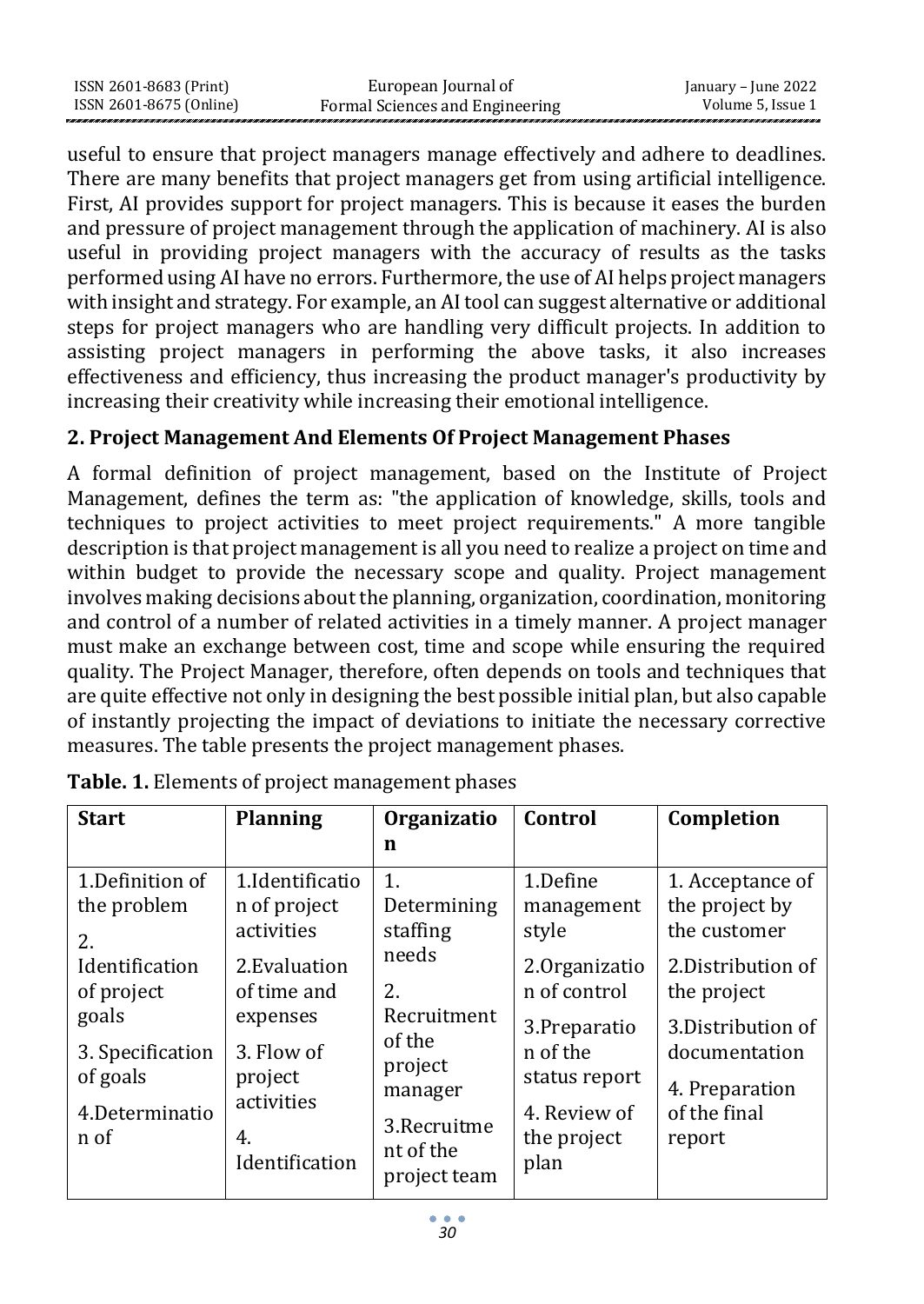| ISSN 2601-8683 (Print)                                                |                                                                              | European Journal of                                                     |           | January – June 2022        |
|-----------------------------------------------------------------------|------------------------------------------------------------------------------|-------------------------------------------------------------------------|-----------|----------------------------|
| ISSN 2601-8675 (Online)                                               |                                                                              | Formal Sciences and Engineering                                         |           | Volume 5, Issue 1          |
| preliminary<br>resources<br>5. Identify<br>opportunities<br>and risks | of critical<br>activities<br>5.<br>Compilation<br>of the project<br>proposal | 4.<br>Organizing<br>the project<br>team<br>5.<br>Assignment<br>of tasks | 5.Changes | 5.Implementati<br>on audit |

### **3. Artificial Intelligence And Project Management**

Artificial intelligence (AI), the ability of a computer or computer-controlled robot to perform tasks typically associated with intelligent beings. The term is often applied to the project of developing systems endowed with intellectual processes characteristic of humans, such as the ability to think, discover meaning, generalize, or learn from past experience. Since the development of the computer in the 1940s, it has been demonstrated that computers can be programmed to perform quite complex tasks, such as discovering evidence for mathematical theorems or playing chess, with great skill. Still, despite continuous advances in computer processing speed and memory capacity, there are still no programs that can meet human flexibility over broader fields or tasks that require much daily knowledge. On the other hand, some programs have reached the performance levels of human experts and professionals in performing certain specific tasks, so that artificial intelligence in this limited sense is found in various applications such as medical diagnostics, computer search engines and voice recognition. or handwriting. The term "artificial intelligence" has been misused and misunderstood. While for many the term AI means a conscious robot, which wants to destroy humanity; experts refer to this specific instance of AI as general artificial intelligence which is a long way to go in the future. However, there are other cases of AI used for better or worse in areas such as medicine, war, finance, espionage, etc. In relation to the field of project management, machines can copy cognitive functions related to the mind of the project manager such as decision making and problem solving. Various search engines and word recognition systems including Google and Siri among others use AI principles in performing their functions (Lahmann, Keizer, et al., 2018). However, the overall goal of AI is to develop computers and machines that are able to work in the best possible way (Vesma, 2009). This includes the use of optimization strategies, automation intelligence, and mathematical methodologies. Based on (Munir, 2019), programming AI strategies requires technological interpretation in addition to interpretation of psychology, neuroscience, and linguistics. Regarding AI implementation, being able to accurately determine the minds of project managers in a way that allows simulation using the techniques mentioned above remains controversial. This will be possible over time and the opportunity is increasing due to the development and use of microcomputers, the advancement of machine learning technology and the use of cloud computing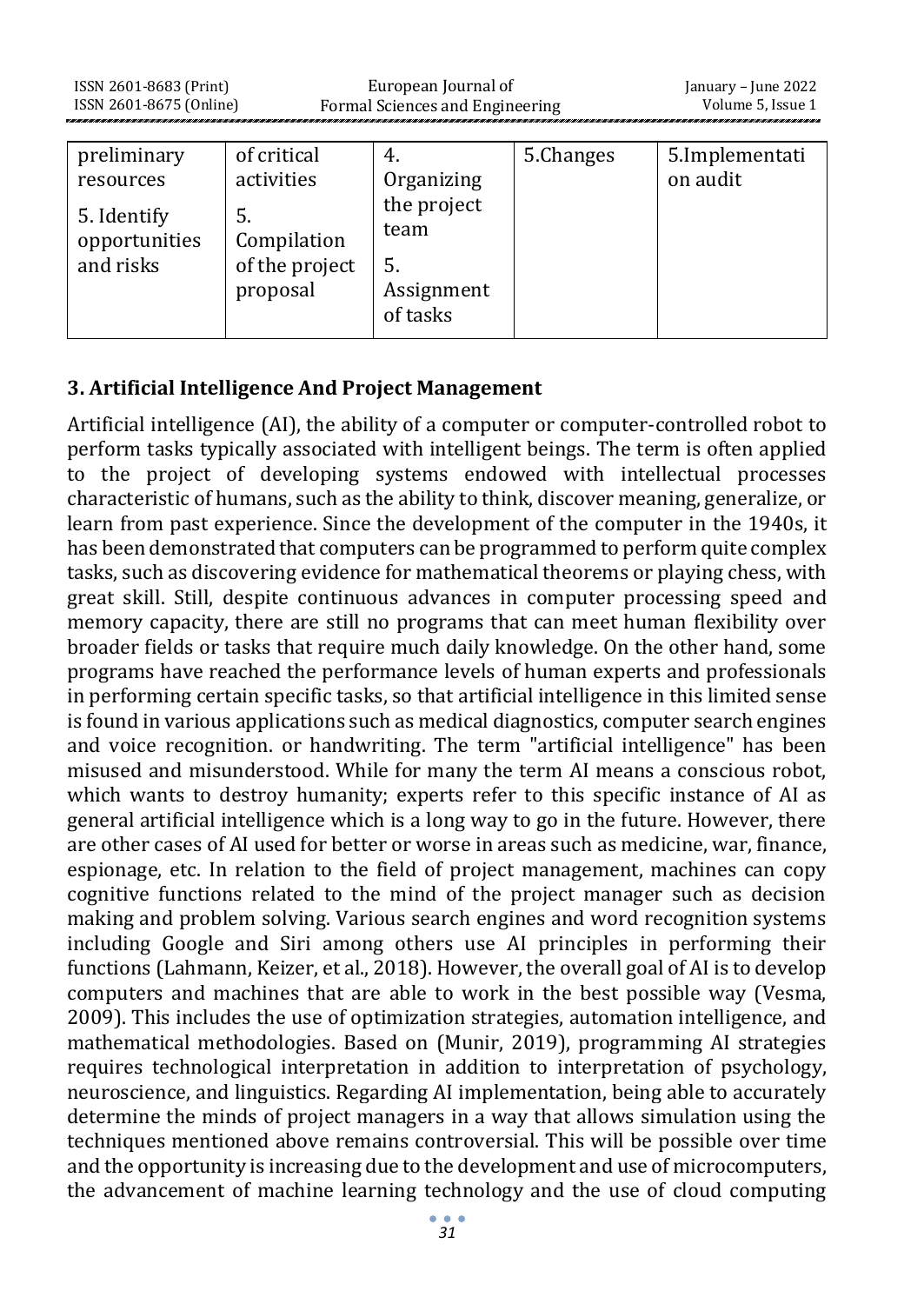(Duchessi et al., 1993). The current study analyzes how AI is beneficial to project managers.

Technological field is dynamic and there is a lot of development in the field of project management. Given the importance of the tasks performed by project managers, it is important that such tasks are performed efficiently and effectively (Vesma, 2009). With technological advancement, several technological innovations have been developed to assist project managers in this regard based on (Anastasi et al., 2011). As such, this study aims to analyze how AI helps managers.

#### **3.1 Assistance to project managers**

There have been several AI applications that have been developed with a view to facilitating the work of project managers. This has resulted in new competitive constraints, which when combined with contemporary constraints complicate the exchange analysis process. Hiring various AI tools by project managers is expected to make project management easier. According to (McCarthy, 2007), the limitations and assumptions given to the project team at the beginning of the project do not change within the project life cycle is always taken for granted. This has been proven wrong ever since and all limitations and traces of assumptions should occur throughout the project life cycle, and this is where AI finds added use (Abduh & Soemardi, 2002). For example, managers are not always aware of when they may interfere with project implementation. Some of the AI tools used by most organizations include crisis panels. By observing the computer crisis panel, managers are able to identify projects that face various issues and which of the project constraints are not within the required level and projects that can be considered to be at the critical level (Tonchia, 2018).

Using AI, managers are able to identify projects that need immediate action and the specific actions that project managers need to take. This is essential in significantly reducing response time to project issues identified to be outside acceptable limits. It can be difficult for managers to determine the amount of work to be done or planned without having work restrictions. Extra work is usually done overtime regardless of technological requirements, skill requirements, and resource constraints without AI (Andrea Edkins, 2017). AI helps assist in project portfolio development that increases project probability of increasing value for the organization in addition to identifying effective resource management practices. It is worth noting that several software algorithms have been developed for this purpose (Salini et al., 2015). However, project scheduling and optimization practices remain manual and use trial and error strategies. Based on (Magaña Martínez & Fernandez-Rodriguez, 2015), the use of AI in project management helps to improve the effectiveness of schedule optimization by identifying all current and future projects of the organization in progress, compared to consideration only of a few specific projects. This assumes that everything is generally wrong or true in making assumptions. With the use of more information, some assumptions will be made.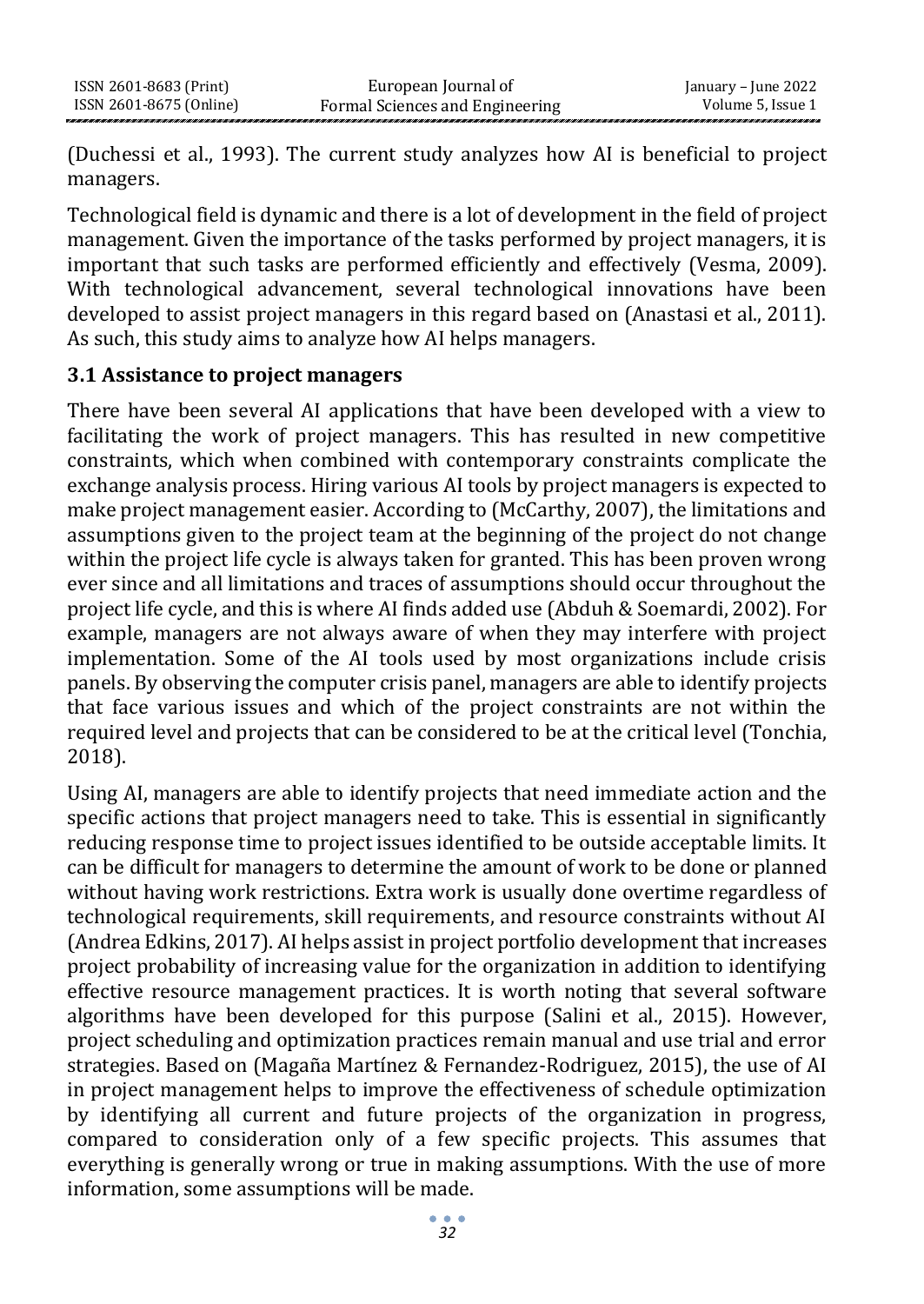| ISSN 2601-8683 (Print)  | European Journal of             | January – June 2022 |
|-------------------------|---------------------------------|---------------------|
| ISSN 2601-8675 (Online) | Formal Sciences and Engineering | Volume 5, Issue 1   |

AI utilizes sufficient database related to specific information and thus enhances problem solving and reasoning based on partial information (Butt, 2018). AI enables forecasts for the future, while offering opportunities that increase the value of decisions made. Using different AI tools with more information results in better decision results according to (Schreck et al., 2018). This requires consolidating the intellectual property of project management and obtaining information about AI tools as a starting point. Such tools include hatbots, Strategos, ZiveBox, Rescoper, ClickUp, Clarizen and PolyOne. The United States Patent and Trademark Office (USPTO) has issued a growing number of patents for AI inventions, proving that AI's innovative capabilities will revolutionize our industries and impact the global economy.

## **4. Risks and limitations of AI in Project Management.**

Technologies are increasingly improving productivity, profitability, and business results, but there are also certain barriers and limitations to be taken care of. The main dimensions of risks according to studies are:

| Risk dimension               | Description                                                                                                                                          | Impact on MP                                                                                                                                                                           |
|------------------------------|------------------------------------------------------------------------------------------------------------------------------------------------------|----------------------------------------------------------------------------------------------------------------------------------------------------------------------------------------|
| Safety                       | AI technology may not<br>follow the company's<br>security standards.                                                                                 | Depending on the desired<br>output of the project, AI may<br>endanger the safety of human<br>beings.                                                                                   |
| Privacy                      | AI<br>properly<br>cannot<br>distinguish<br>between<br>approved<br>and<br>restricted data<br>and<br>violates the right to<br>privacy                  | This<br>the<br>can<br>encourage<br>collection of personal data,<br>unauthorized registrations and<br>unethical decisions.                                                              |
| Autonomy                     | As AI dominates the<br>environment, it can<br>make people feel like<br>"slaves" of the car.                                                          | AI at some point becomes<br>independent, which<br>makes<br>Project Managers lose track of<br>how and when to stop AI.                                                                  |
| Data<br>quality/availability | Incomplete and missing<br>reflect<br>the<br>data<br>statistical power of a<br>forecast and produce<br>estimates that lead to<br>invalid conclusions. | <sub>of</sub><br>Managing a<br>group<br>stakeholders<br>and<br>various<br>unpredictable events, AI-led<br>projects will generally not<br>respond appropriately to these<br>challenges. |

**Table. 2.** Risks and limitations of AI in Project Management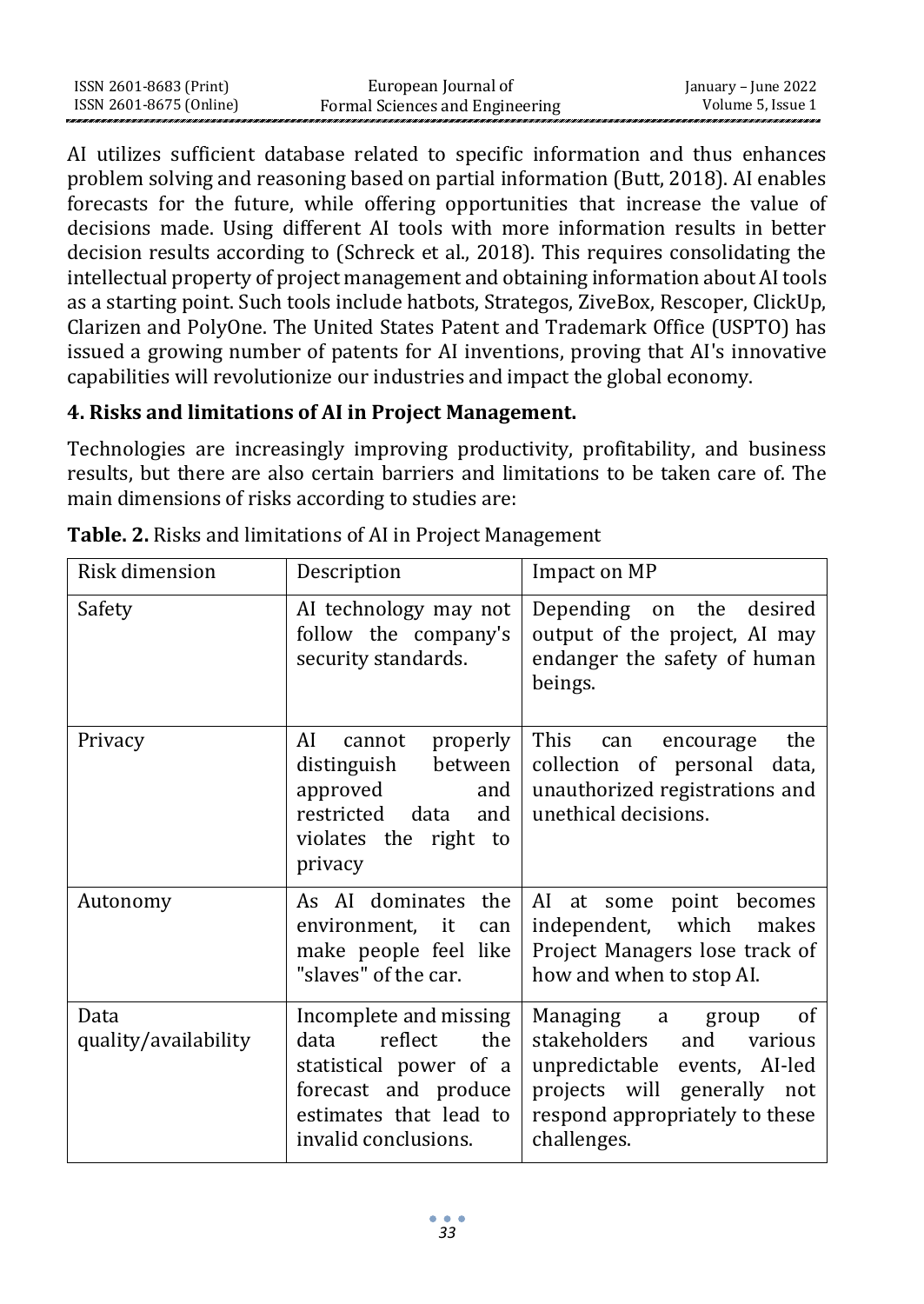| Employment | longer be available. | Repetitive and low- $\vert$ AI may not be competent to<br>skilled jobs may no $\vert$ assign a task to the right person<br>as it lacks people and social<br>skills |
|------------|----------------------|--------------------------------------------------------------------------------------------------------------------------------------------------------------------|
|------------|----------------------|--------------------------------------------------------------------------------------------------------------------------------------------------------------------|

A major obstacle to AI adoption is the skills shortage and availability of experienced technical staff and training to deploy and operate AI solutions.

1. Data mismatch: exists where data sources conflict with each other at the data value level because the same data exists in different formats in multiple tables. Welldesigned and well-controlled project management environment, missing or incomplete data occurs in almost all areas. Incomplete data can reduce the statistical power of a forecast and produce estimates that lead to invalid conclusions.

2. Creativity: Machines simply do not have the ability to be creative. People can think and feel, so decision making is creative and will benefit from the result. AI can help in terms of helping to determine the type of images with the style and the possible price of the client preference. But a machine can not yet compete with the human brain when it comes to originality. AI can be trained in some creativity parameters which can develop their sense of creativity

3. Hiring and retaining: Since the field is quite new in the field of project management, companies may need to invest in raising the level of their employees to meet the demands and challenges of this new way of project management.

### **5. Case study of project management and artificial intelligence**

The first step in this research process was done using a survey which was distributed online to project managers. In this survey, the questions were divided into two categories:

- 1. Project Management
- 2. Artificial Intelligence

The survey was conducted among project managers in various enterprises mainly in various IT and telecommunication companies belonging to the most evolutionary industry of the moment to thus understand a broader perspective. The nature of the questions in the survey was defined in a wide range for project managers, some asking them to answer Yes / No, some enabling multiple choice options. The survey results were then used to identify trends in this industry. This section presents the survey results. The survey was answered by a total of 34 respondents with experience in project management in various fields from different businesses. One of the first questions (with Yes / No answer) was about defining AI systems awareness among project managers and the answer is illustrated below: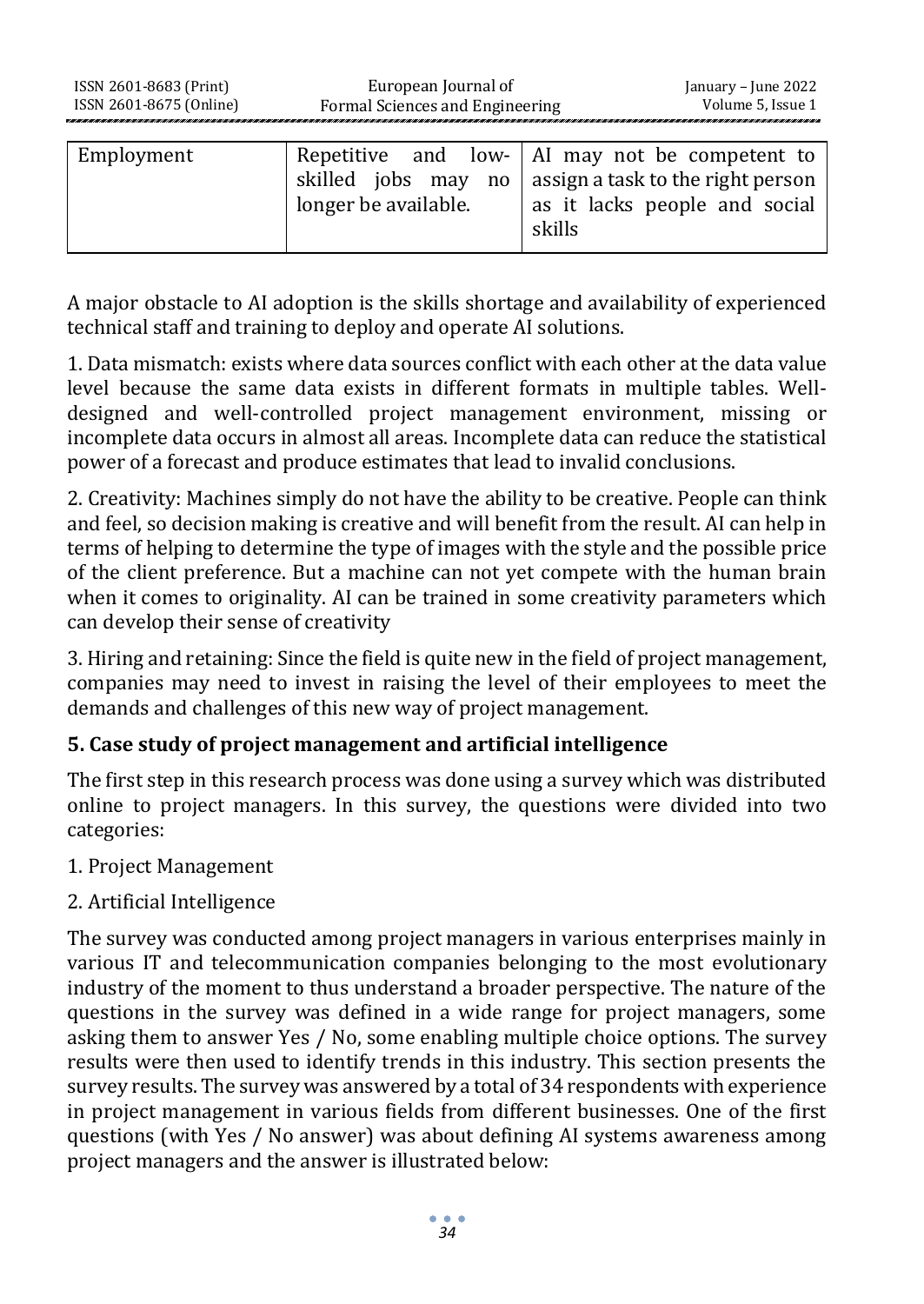

**Figure. 1**. Information about artificial intelligence

ISSN 2601-8683 (Print) ISSN 2601-8675 (Online)

This statistical breakdown got an interesting change as shown in the figure below when project managers were asked if they use any AI system:

Examining the data from the answers to the two questions from the graphs it was found that out of 72% of respondents who have knowledge of AI, 12% use AI systems while 61% of project managers do not use any.

Further respondents who do not use any AI system were asked if they would like to use any AI system in the future and their answer is illustrated in the graph below:



**Figure. 2**. Preferences to use AI in the future

In this section managers were asked about their experience in the field of project management and their answers are presented in the graph below.

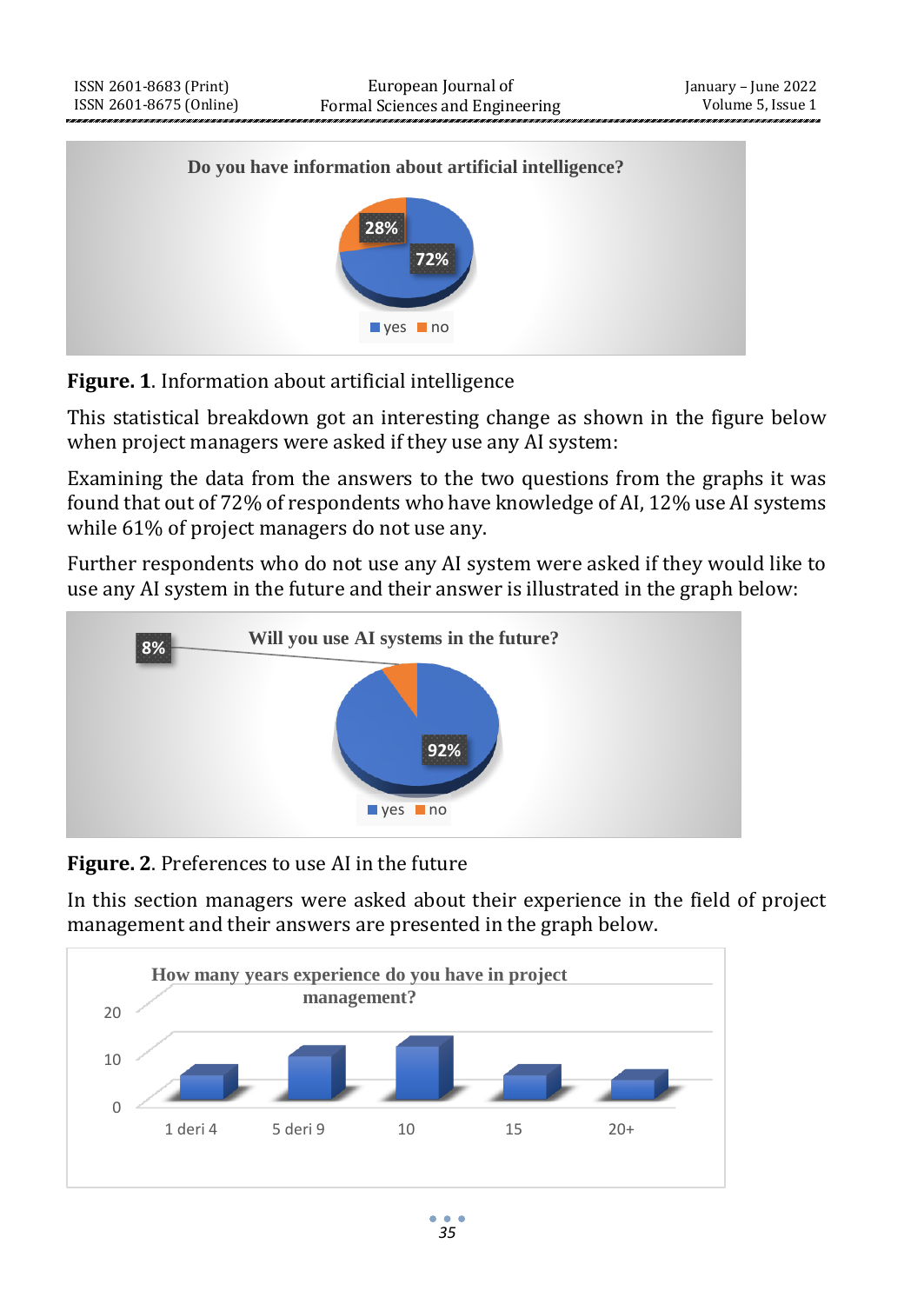### **Figure. 3**. Experience in Project Management

It turns out that 5 managers have less experience in the field of project management, 9 others have an average experience of 5-9 years. Most result that they have a relatively large experience of 10 years, while 4 had 15 years and 20 years had only 3 of them. 70% of respondents were IT project managers, without question this is justified by the fact that it is the most revolutionary industry of the moment. The remaining 18% and 12% respectively dealt with industrial projects and services. Based on the results it is concluded that the main challenges for project managers are risk management, project planning, budget and quality management. It usually happens that these are the weakest points in management because many factors influence. I would emphasize the fact that exactly at the weakest points of management, AI would intervene in their optimization. They are exactly the budget, project planning, risk management, quality management where Artificial Intelligence would provide support.

#### **6. Conclusions and discussions**

This paper concludes that this is the era of technological progress. Technological advancement has led to the development of big data science that uses AI as its backbone. AI is defined as a device that helps to realize different perceptions about the environment, while helping to take actions that increase the probability of achieving goals. Various fields are now applying AI.

However, the field of project management is particularly experiencing an increased AI adoption. In this regard, AI is helping to manage different projects at the same time using the limited resources available. As such, it can be concluded that AI helps project managers in many ways using different tools to perform tasks. different. Thus, AI means increasing project manager support, increasing accuracy, strategy and insight. The use of AI in project management has increased the productivity of project managers. AI has also increased the emotional intelligence and creativity of project managers by eliminating individual biases in decision making. Centrally, there are various risks that have resulted from the adoption of AI in project management. AI in project management does not replace people. Project managers are very important. However, it can be a powerful tool for a project manager who can increase productivity.

The computer analyzes all the data and finds patterns which help it to make a more accurate prediction. The analysis of the survey results reveals some more problematic aspects in project management and for which artificial intelligence systems would help in their optimization. In the future the attention should be focused on these challenges and how to solve them.